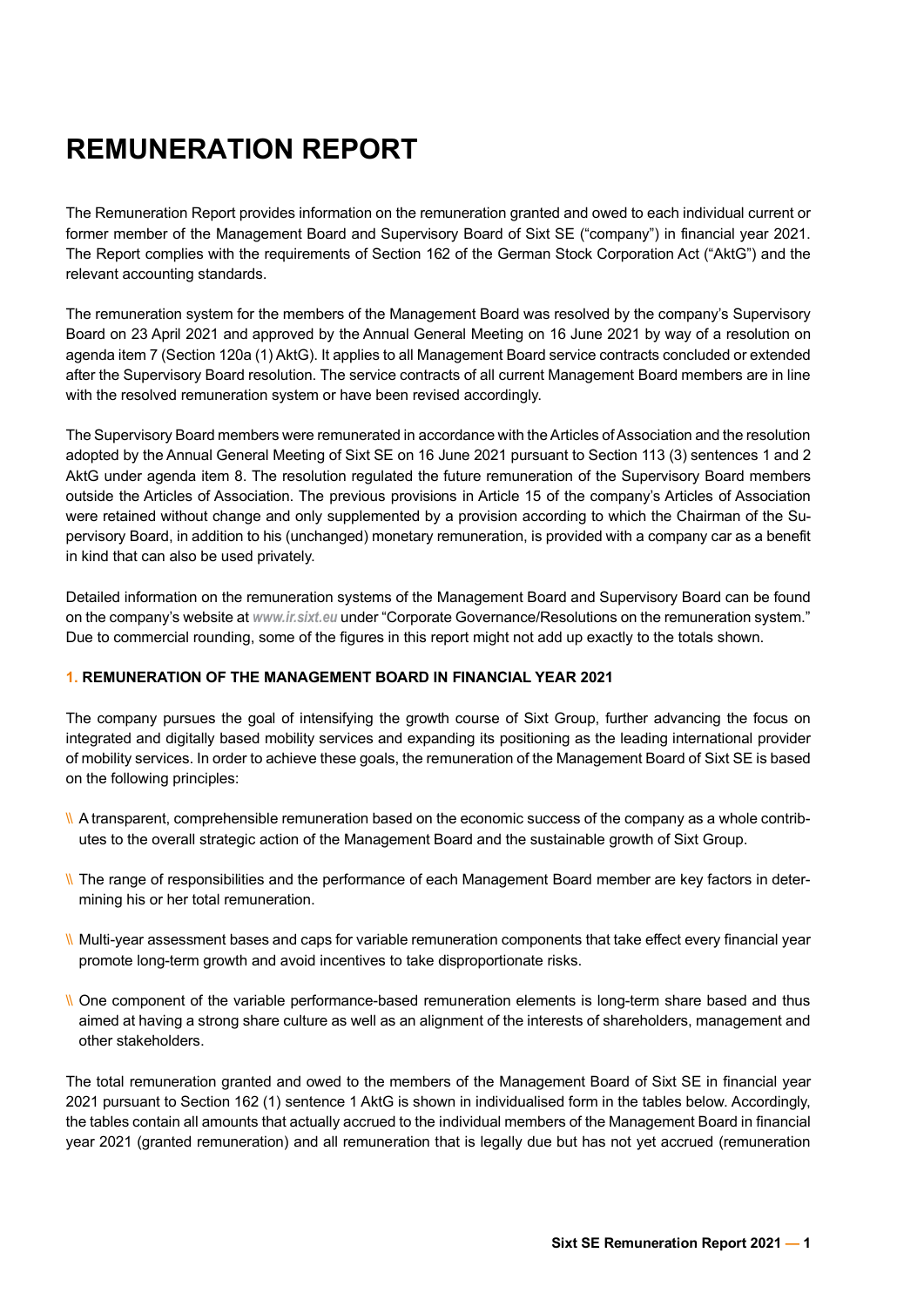owed). The bonus for 2021 is considered granted remuneration, since the relevant performance was rendered by 31 December 2021 and the remuneration was thus earned in principle.

Thus, the bonus for 2021 is stated as part of the total remuneration, although the payment is only made after the end of the financial year (see further explanations on the bonus below). This ensures that a connection is formed between the performance rendered and the remuneration in the reporting period and increases transparency.

| <b>Current members of the Management Board</b>                                 | Alexander Sixt   | Konstantin Sixt  | Prof. Dr. Kai<br>Andrejewski | Nico Gabriel |
|--------------------------------------------------------------------------------|------------------|------------------|------------------------------|--------------|
|                                                                                | COO until        | CSO until        | CFO since                    | COO since    |
|                                                                                | 16 June 2021     | 16 June 2021     | 1 June 2021                  | 18 Jan. 2021 |
|                                                                                | Co-Chairman of   | Co-Chairman of   |                              |              |
|                                                                                | the              | the              |                              |              |
|                                                                                | Management       | Management       |                              |              |
|                                                                                | Board since 17   | Board since 17   |                              |              |
|                                                                                | <b>June 2021</b> | <b>June 2021</b> |                              |              |
| in EUR thousand                                                                | 2021             | 2021             | 2021                         | 2021         |
| Basic remuneration                                                             | 1,377            | 1,377            | 379                          | 478          |
| Fringe benefits <sup>1</sup>                                                   | 38               | 26               | 11                           | 20           |
| <b>Total fixed remuneration components</b>                                     | 1,415            | 1,403            | 390                          | 498          |
| Relative share of fixed remuneration components in % of the total remuneration | 42.8%            | 42.6%            | 41.6%                        | 35.8%        |
| Bonus 2021 (payment to be distributed in 2022 and 2023)                        | 1,890            | 1,890            | 547                          | 895          |
| Relative share of the bonus 2021 in % of the total remuneration                | 57.2%            | 57.4%            | 58.4%                        | 64.3%        |
| Multi-year variable remuneration <sup>2</sup>                                  |                  |                  |                              |              |
| <b>Total remuneration</b>                                                      | 3,305            | 3,293            | 937                          | 1,393        |
|                                                                                |                  |                  |                              |              |

| Members of the Management Board who left the Board in financial year           |              |               |             |                |
|--------------------------------------------------------------------------------|--------------|---------------|-------------|----------------|
| 2021                                                                           | Erich Sixt   | Detlev Pätsch | Jörg Bremer | Daniel Marasch |
|                                                                                | CEO until    | COO until     | CFO until   | CVTO until     |
|                                                                                | 16 June 2021 | 31 March 2021 | 31 May 2021 | 31 Dec. 2021   |
| in EUR thousand                                                                | 2021         | 2021          | 2021        | 2021           |
| Basic remuneration                                                             | 1,107        | 148           | 300         | 900            |
| Fringe benefits <sup>1</sup>                                                   | 25           | 15            | 11          | 33             |
| <b>Total fixed remuneration components</b>                                     | 1,132        | 163           | 311         | 933            |
| Relative share of fixed remuneration components in % of the total remuneration | 60.7%        | 37.2%         | 34.4%       | 92.6%          |
| Bonus 2021 (to be paid out in 2022)                                            | 733          | 175           | 594         | n/a            |
| Relative share of the bonus for 2021 in % of the total remuneration            | 39.3%        | 40.0%         | 65.6%       | $0.0\%$        |
| Multi-year variable remuneration <sup>2</sup>                                  |              |               |             |                |
| Other <sup>3</sup>                                                             |              | 100           |             | 75             |
| Relative share of other components in % of total remuneration                  |              | 23.0%         |             | 7.4%           |
| <b>Total remuneration</b>                                                      | 1,865        | 438           | 905         | 1,008          |

*<sup>1</sup> The fringe benefits included are shown in the section "Non-performance-related remuneration". Contributions for D&O insurance are not included.*

*<sup>2</sup> No payment from the Share Performance Programme resolved in financial year 2021 was made in 2021. The details of the Share Performance Programme are presented below. There was also no allocation or payment in 2021 from long-term remuneration components granted to individual members of the Management Board in previous years (see the general information on the Matching Stock Programme 2012 for members of the Management Board and managers in the Notes to the Consolidated Financial Statements).*

*<sup>5</sup> In the case of Mr. Pätsch, this includes one-off payments to compensate for holiday entitlements from previous years. In the case of Mr. Marasch, this relates to the severance payment described above, which was paid out in January 2022 but was considered as granted remuneration.*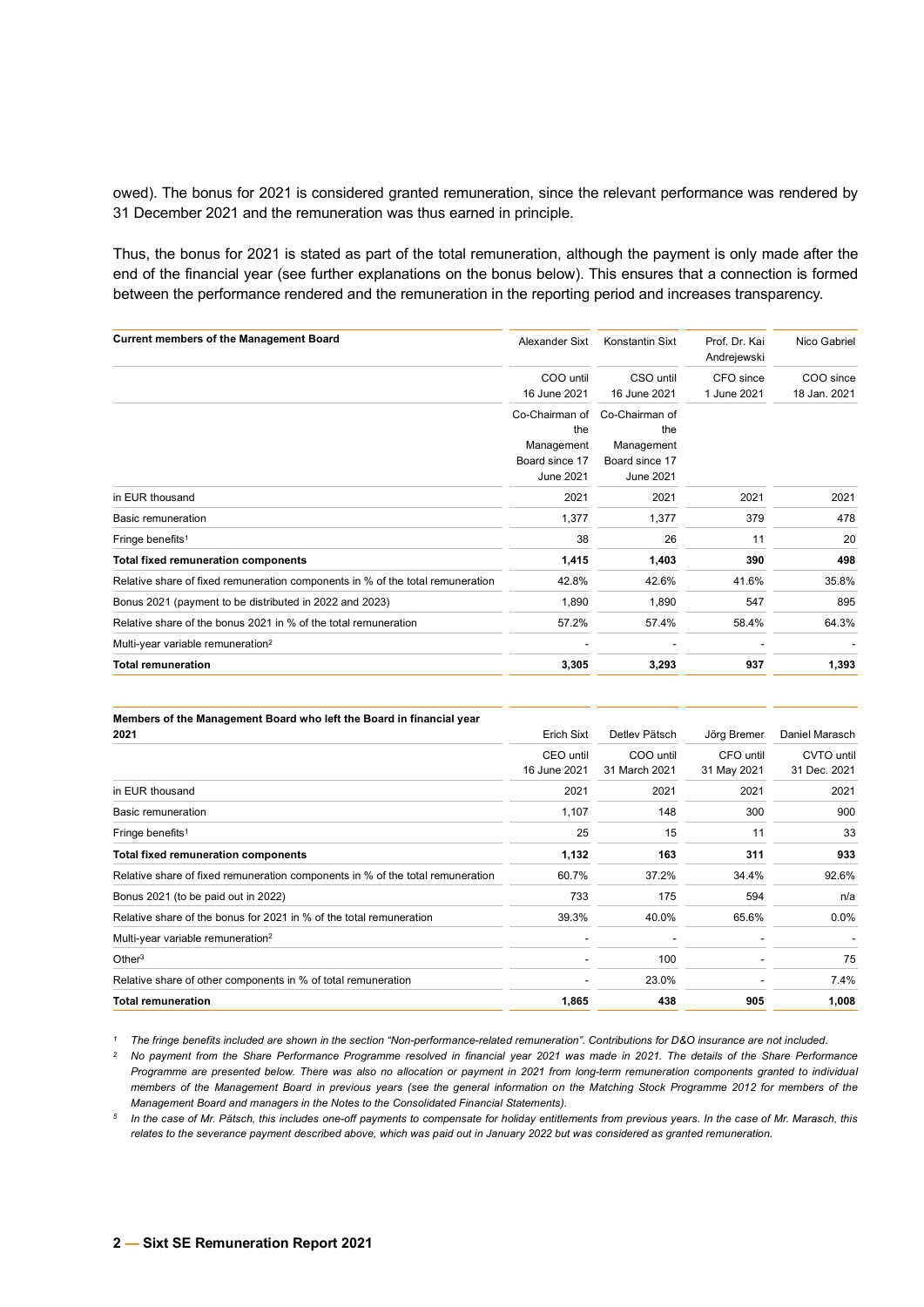## **Non-performance-related remuneration**

The basic salary shown here was paid out in twelve equal monthly instalments. The amount of the basic salary is based on the range of tasks, departmental responsibilities and experience of the respective Management Board member.

The fringe benefits granted include the provision of a maximum of two company cars for business and private use, the possibility to use a driver service, the use of a company mobile phone also for private purposes and – if the respective conditions are met – the granting of personal protection. Furthermore, the members of the Management Board receive subsidies for health insurance and nursing care insurance contributions (limited to half of the general and uniform contribution rate of the statutory health insurance fund). Mr. Pätsch also received an allowance for social security. Furthermore, an accident insurance policy and a legal expense insurance policy exist for the benefit of the members of the Management Board.

Furthermore, the company maintains a financial loss liability Group insurance policy for members of the executive bodies and certain employees of Sixt Group. This insurance is taken out or renewed annually. The insurance covers the personal liability risk in the event that a claim is made against these individuals for financial losses in the course of their work. The policy for financial year 2021 includes a deductible for the members of the Management Board that complies with the requirements of the German Stock Corporation Act.

## **Performance-related remuneration**

In addition to their non-performance-related basic remuneration and contractual fringe benefits, the members of the Management Board also receive performance-related remuneration. The performance-related remuneration is comprised of two components, a bonus (STI) and a share-based Share Performance Programme (LTI).

# **Bonus (STI)**

The origin and amount of the bonus entitlement of the members of the Management Board for 2021 are dependent on the earnings from ordinary business activities before taxes (EBT) as a performance indicator reported in the Consolidated Financial Statements of Sixt SE for financial year 2021. This remuneration component contributes to the sustainable earnings-oriented growth of Sixt Group and to strategic and operational management decisions oriented towards the success of the company as a whole due to its calculation clarity and transparency and due to the fact that it is fundamentally earnings-related and oriented towards the company as a whole. The degree to which targets have been achieved can be seen transparently on the basis of the actual key figures determined each year and listed in the Consolidated Financial Statements of Sixt SE for the financial year in question.

For each financial year of the contractual term of a Management Board service agreement ("base year"), it is determined whether and, if so, in what amount an entitlement to a bonus has arisen. If the contract term begins or ends during the year, the bonus for the respective base year is granted pro rata temporis. The accrual of the bonus entitlement is dependent on the EBT reaching a certain minimum target in the respective base year. If the agreed minimum target is not reached, the Management Board member concerned is not entitled to a bonus for the respective base year. If the minimum target is exceeded, the amount of the bonus claim is generally dependent on the extent to which the EBT value actually achieved in the respective base year exceeded the bonus-relevant minimum target. What minimum target exceedance leads to what bonus amount is stipulated in the respective Management Board employment contracts for their entire term. The respective Management Board member receives an individually determined payment amount for each full million euros of EBT above the agreed minimum target. If EBT exceeds a certain additional level (EBT additional threshold), the payment value agreed for each full million euros of EBT increases. The amount of the bonus entitlement is limited in absolute terms to a fixed maximum amount (cap) per base year.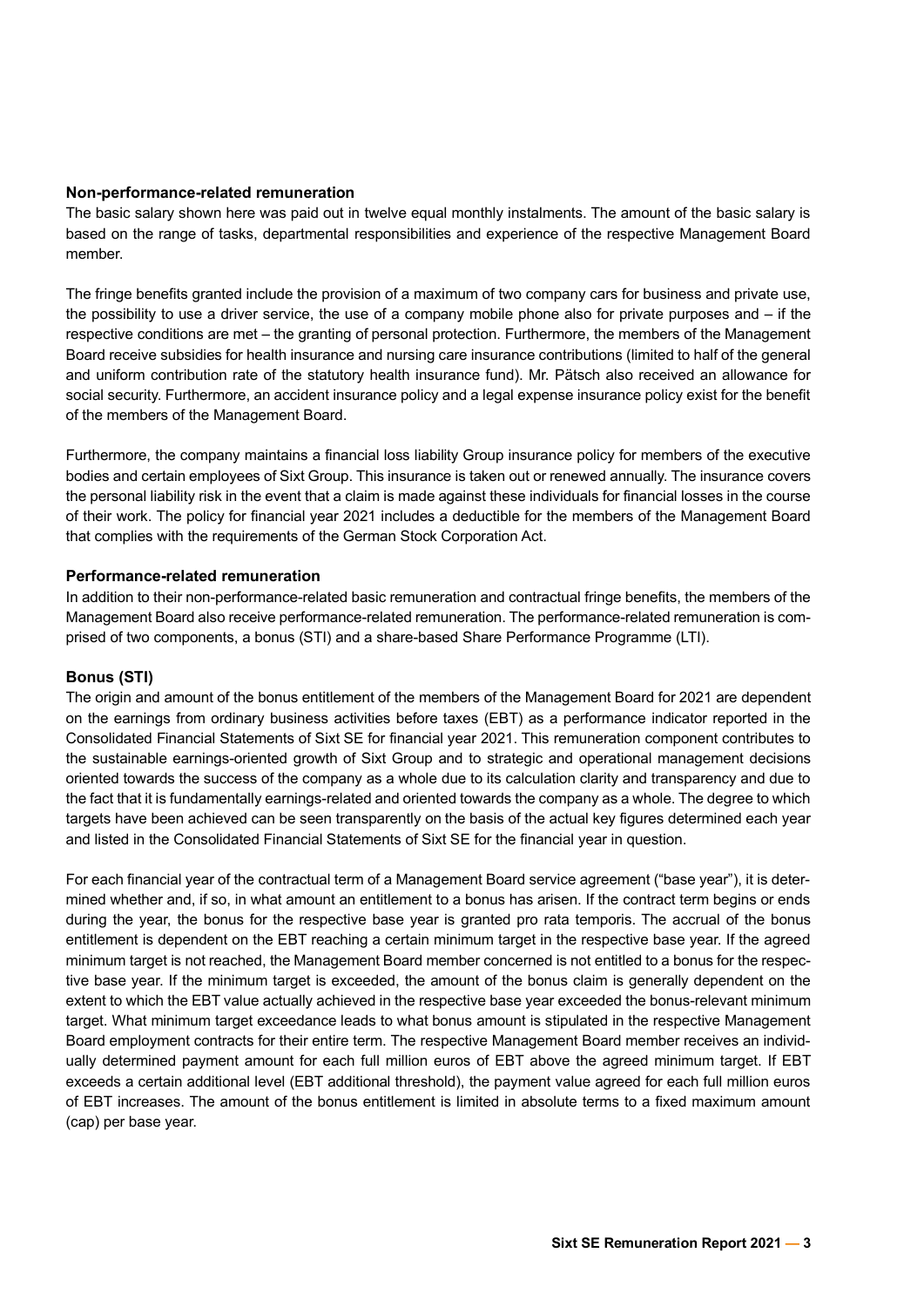The EBT minimum target, the EBT additional threshold and the achievable maximum amount (cap) were agreed individually for each of the members of the Management Board and are shown in the following tables:

| <b>Current members of the Management Board</b>                   | Alexander<br><b>Sixt</b> | Alexander<br>Sixt                   | Konstantin<br>Sixt | Konstantin<br>Sixt                  | Prof. Dr. Kai<br>Andrejewski | Nico Gabriel |
|------------------------------------------------------------------|--------------------------|-------------------------------------|--------------------|-------------------------------------|------------------------------|--------------|
|                                                                  |                          | Co-Chairman<br>of the<br>Management |                    | Co-Chairman<br>of the<br>Management |                              |              |
|                                                                  | COO until                | Board since                         | CSO until          | Board since                         | CFO since                    | COO since    |
|                                                                  | 16 June 2021             | 17 June 2021                        | 16 June 2021       | 17 June 2021                        | 1 June 2021                  | 18 Jan. 2021 |
|                                                                  | 2021 (until              | 2021 (since                         | 2021 (until        | 2021 (since                         |                              |              |
|                                                                  | 16 June)                 | 17 June)                            | 16 June)           | 17 June)                            | 2021                         | 2021         |
| EBT minimum target (in EUR million)                              | 50                       | 100                                 | 50                 | 100                                 | 200                          | 200          |
| EBT additional threshold (in EUR million)                        | 100                      | 400                                 | 100                | 400                                 | 300                          | 300          |
| Maximum target for the bonus per year (cap) (in EUR<br>thousand) | 1,500                    | 2,600                               | 1,500              | 2,600                               | 2,000                        | 2,000        |

| Former members of the Management Board              | <b>Erich Sixt</b> | Detlev Pätsch      | Jörg Bremer      | Daniel Marasch <sup>1</sup> |
|-----------------------------------------------------|-------------------|--------------------|------------------|-----------------------------|
|                                                     | CEO until 16 June | COO until 31 March | CFO until 31 May | CVTO until 31 Dec.          |
|                                                     | 2021              | 2021               | 2021             | 2021                        |
|                                                     | 2021              | 2021               | 2021             | 2021                        |
| EBT minimum target (in EUR million)                 | 250               | 50                 | 150              |                             |
| EBT additional threshold (in EUR million)           |                   | 150                | 250              |                             |
| Maximum target for the bonus per year (cap) (in EUR |                   |                    |                  |                             |
| thousand)                                           | 1.600             | 700                | 1.400            |                             |

*<sup>1</sup> Mr. Marasch left the company on 31 December 2021. No entitlement to a bonus has arisen.*

Insofar as the contracts already comply with the new remuneration system, the bonus entitlement in 2021 is divided into two tranches. The first tranche, amounting to 49.9% of the bonus entitlement, is due for payment at the end of the 2022 Annual General Meeting. The second tranche, amounting to 50.1% of the bonus entitlement, is dependent on EBT being greater than EUR 0 in the financial year following the base year. If this is achieved, the respective second tranche of the bonus entitlement becomes due at the end of the Annual General Meeting that resolves on the appropriation of profits for the financial year following the base year. If this is not achieved, the entitlement to the second tranche lapses without compensation. Thus, the bonus entitlement for the base year is reduced to 49.9% of the original, i.e. initially accrued, bonus entitlement. In the case of old contracts, payment is not made in two tranches, but rather in one tranche in 2022. The contracts of the two Co-Chairmen of the Management Board, Mr. Alexander Sixt and Mr. Konstantin Sixt, have complied with the new remuneration system since 17 June 2021. For the bonus attributable to the period before, payment is to be rendered in full in 2022.

In 2021 – the best business year in the company's history<sup>2</sup> – EBT amounted to EUR 442.2 million, so that the agreed EBT minimum targets and the EBT additional threshold were reached. Thus, the following amounts from the bonus for financial year 2021 will be due for payment in financial years 2022 and 2023, whereby the payment in 2023 for the current members of the Management Board depends on the achievement of the EBT minimum target applicable for financial year 2022:

*<sup>2</sup> The 2018 EBT of EUR 534.6 million included the one-off effect that resulted from the sale of the share in DriveNow, the adjusted EBT amounted to EUR 336.7 million.*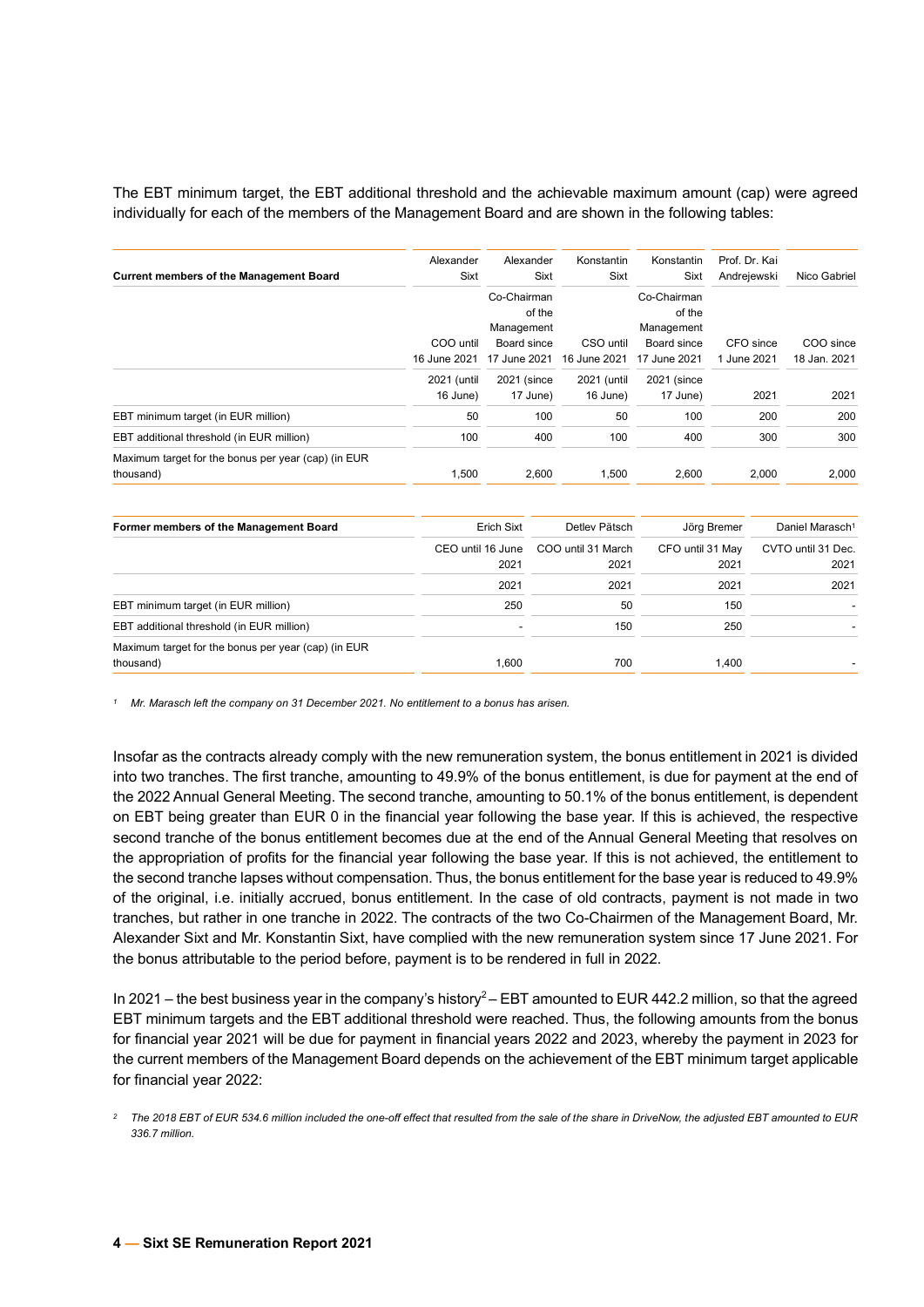| in EUR thousand      | Alexander<br>Sixt | Konstantin<br>Sixt | Prof. Dr. Kai<br>Andrejewski | Nico Gabriel | Erich Sixt | Detley<br>Pätsch         | Jörg Bremer              | Daniel<br>Marasch |
|----------------------|-------------------|--------------------|------------------------------|--------------|------------|--------------------------|--------------------------|-------------------|
| 2022                 | .288              | 1,288              | 273                          | 447          | 733        | 175                      | 594                      |                   |
| 2023                 | 602               | 602                | 274                          | 448          | -          | $\overline{\phantom{0}}$ | $\overline{\phantom{0}}$ |                   |
| Total bonus for 2021 | 1.890             | 1.890              | 547                          | 895          | 733        | 175                      | 594                      |                   |

For transparency reasons, the entire bonus figure was reported as part of total remuneration for 2021.

## **Share-based Virtual Share Performance Programme**

In financial year 2021, the Group had an employee participation programme (Matching Stock Programme – MSP) that was initiated in 2012 (MSP 2012). No new tranches of share options were allotted to members of the Management Board and employees and no preference shares were issued in financial year 2021.

The current members of the Management Board are participants in the Share Performance Programme (SPP) that was introduced in 2021. The SPP has a long-term orientation and is share-based. The achievement of a certain EBT as a performance indicator is authoritative. If a certain minimum EBT is achieved in a financial year, the members of the Management Board are allotted a certain number of virtual ordinary shares the following year. The number of virtual ordinary shares currently results from a certain fraction of the EBT of the last completed financial year, but not exceeding an agreed cap, divided by the weighted closing price of the ordinary share in Xetra trading on the Frankfurt Stock Exchange during the last ten trading days before the date of allotment of the virtual shares. The allocation date is 1 June of each calendar year or, if this is a Saturday, Sunday or public holiday, the following working day.

Only if the member of the Management Board remains in office four years after the allotment will he or she receive a cash payment from the SPP. The amount of the cash payment is equal to the product of the number of virtual ordinary shares allotted for the relevant tranche and the weighted closing price of the ordinary shares for a specified period prior to the date of payment, subject to a maximum of an agreed payout cap. In the event of extraordinary upward or downward developments (such as significant changes in accounting regulations), the Supervisory Board may, at its reasonable discretion, change the formula for calculating the allotment of virtual shares. A recommendation of the German Corporate Governance Code is thus also implemented.

The share-based long-term performance-related remuneration component also has a high degree of calculation clarity and transparency. As it is linked to the long-term development of the share price, it reflects the interests of the shareholders on the one hand and is intended to ensure a sustainable company strategy on the other.

The minimum EBT target agreed for the respective SPP was achieved in all cases, so that the current members of the Management Board will be allotted virtual ordinary shares on 1 June 2022 in accordance with the equivalent value shown in the table below. The exact number depends in particular on the weighted closing price of the ordinary shares during the last ten days of trading before the date of allotment and cannot be determined at present. The following table also sets out the minimum EBT, the maximum grant amount (cap) and the payout cap (in the case of a payout after four years).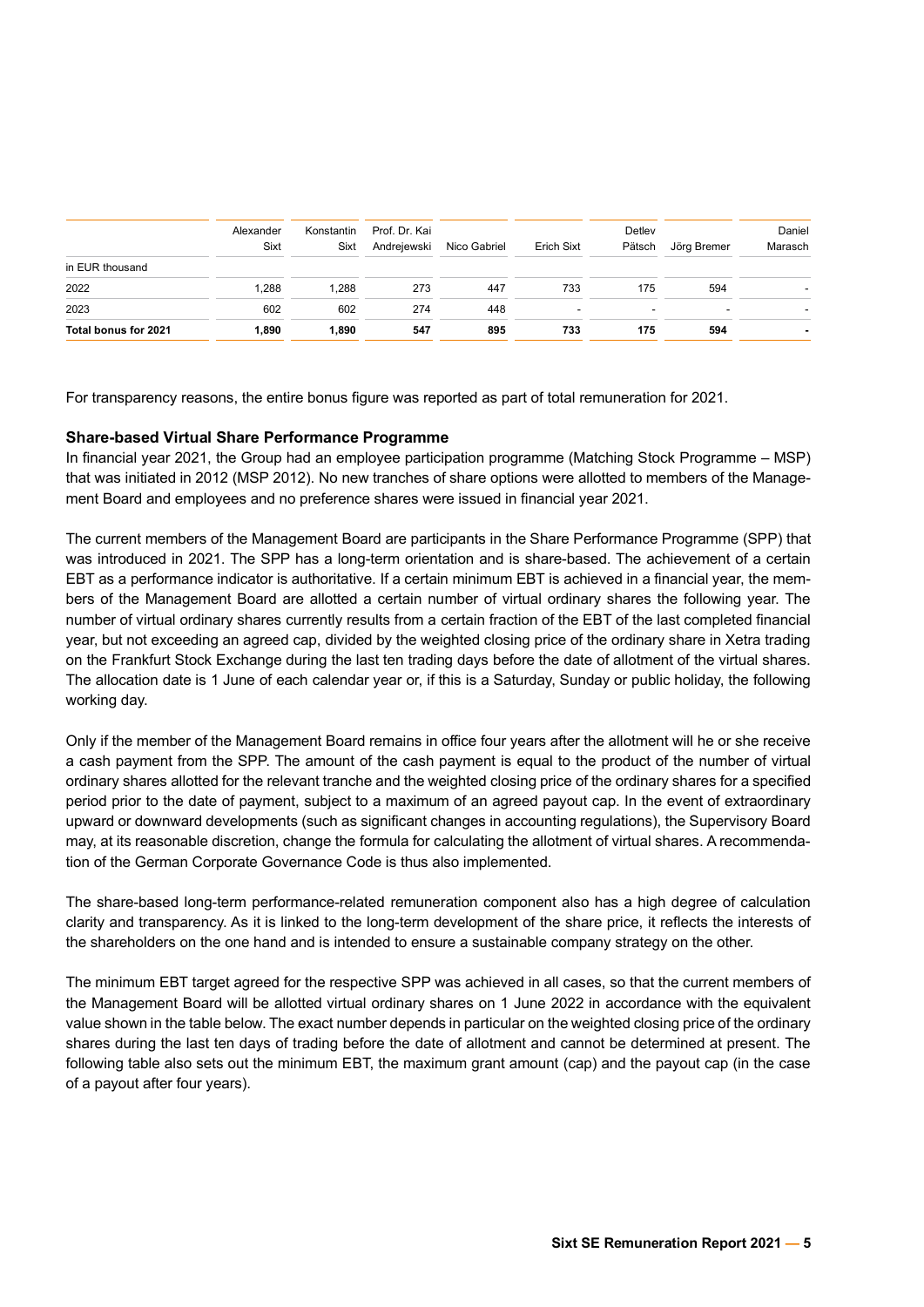| <b>Current members of the Management Board</b>                                | Alexander Sixt | Konstantin Sixt | Prof. Dr. Kai<br>Andrejewski | Nico Gabriel |
|-------------------------------------------------------------------------------|----------------|-----------------|------------------------------|--------------|
|                                                                               | COO until      | CSO until       | CFO since                    | COO since    |
|                                                                               | 16 June 2021   | 16 June 2021    | 1 June 2021                  | 18 Jan. 2021 |
|                                                                               | Co-Chairman of | Co-Chairman of  |                              |              |
|                                                                               | the            | the             |                              |              |
|                                                                               | Management     | Management      |                              |              |
|                                                                               | Board since 17 | Board since 17  |                              |              |
|                                                                               | June 2021      | June 2021       |                              |              |
| in EUR thousand                                                               | 2021           | 2021            | 2021                         | 2021         |
| EBT minimum target (in EUR million)                                           | 100            | 100             | 100                          | 100          |
| Countervalue as the basis for calculating the virtual number of shares on the |                |                 |                              |              |
| allocation date (1 June 2022) (in EUR thousand)                               | 1,106          | 1,106           | 331                          | 664          |
| Maximum allotment amount (CAP) (in EUR thousand)                              | 1,500          | 1,500           | 500                          | 800          |
| Payout cap                                                                    | 1,500          | 1,500           | 500                          | 800          |
|                                                                               |                |                 |                              |              |

## **Total remuneration and maximum remuneration**

The total remuneration of the members of the company's Management Board for financial year 2021 amounted to a total of EUR 13.1 million. As part of the remuneration system, maximum remuneration for the entire Management Board was set at EUR 23 million and target remuneration for the entire Management Board at EUR 15.6 million. In order to compare the maximum remuneration with the total remuneration, the remuneration system requires that any inflows from share-based remuneration components be allocated to the financial year in which the tranche was allocated. Neither an allocation of virtual shares nor a payment from share-based remuneration components took place in financial year 2021, therefore no other allocation is necessary for the purposes of the comparison. The maximum remuneration for the entire Management Board of EUR 23 million in financial year 2021 was therefore complied with.

## **Clawback of variable remuneration components/third party benefits**

No variable remuneration components were reclaimed from members of the Management Board in financial year 2021. No member of the Management Board was promised benefits by a third party with regard to his or her activity as a member of the Management Board or was granted such in the financial year.

## **Benefits in connection with the departure of members of the Management Board**

Mr. Jörg Bremer left the Management Board by mutual agreement on 31 May 2021 and not at the end of his term of office on 31 October 2021. His employment contract was terminated effective 30 June 2021. Mr. Daniel Marasch resigned by mutual agreement as of 31 December 2021. In connection with his resignation, Mr. Marasch received a severance payment of EUR 75,000 as of 31 February 2022. Any bonus claims on the part of Mr. Marasch were settled with this amount.

## **2. REMUNERATION OF THE SUPERVISORY BOARD IN FINANCIAL YEAR 2021**

The remuneration of the members of the Supervisory Board is, in accordance with the predominant market practice at listed companies in Germany, structured as purely fixed remuneration without any variable components. The Management Board and Supervisory Board are of the opinion that a purely fixed remuneration of the Supervisory Board members is best suited to strengthen the independence of the Supervisory Board and to take the advisory and supervisory function of the Supervisory Board into account, which is to be fulfilled independently of the company's success.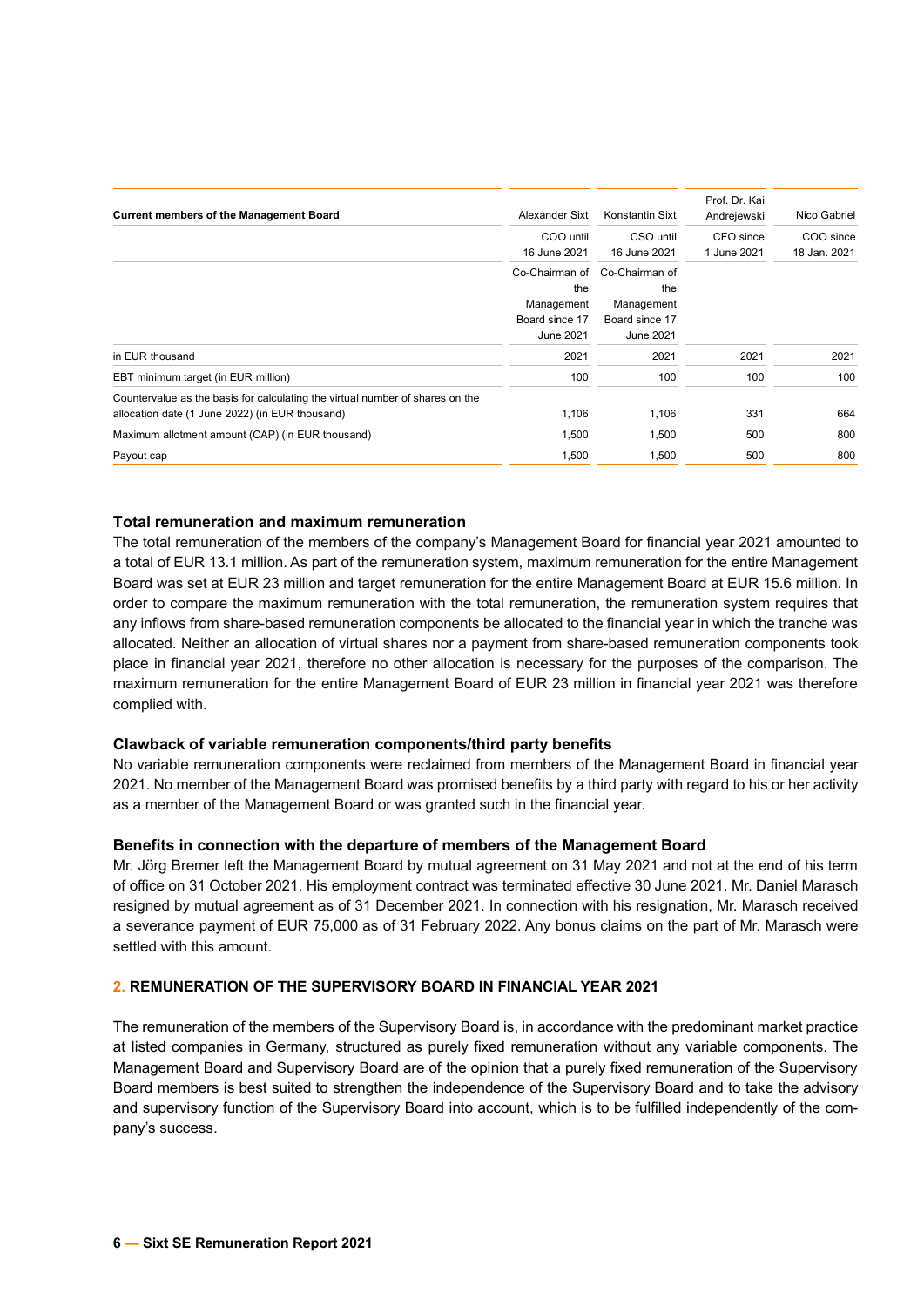The members of the Supervisory Board receive fixed remuneration of EUR 50,000 for each full financial year of membership of the Supervisory Board. The Chairman receives twice this amount (EUR 100,000). If the office is not occupied for a full financial year, the remuneration specified above is to be granted pro rata temporis according to the duration of the membership in the Supervisory Board. The remuneration is due for payment at the end of each financial year. Based on the resolution of the Annual General Meeting of 16 June 2021, the company also provides the Chairman of the Supervisory Board with a luxury class company car that may also be used privately. Furthermore, a pecuniary damage liability insurance policy (D&O) exists for the members of the Supervisory Board. No deductible has been agreed.

Based on the remuneration system presented here, the total remuneration granted and owed to the former and active members of the Supervisory Board in financial year 2021 is shown in the table below. The table thus includes all amounts actually received by the individual members of the Supervisory Board in financial year 2021 (granted remuneration) and all remuneration legally due but not yet received (remuneration owed). The fixed remuneration for 2021 is regarded as remuneration granted, as the relevant service was rendered by 31 December 2021 and the remuneration was thus earned in principle. The actual payment was made at the beginning of financial year 2022.

| Current and former members of the Supervisory Board                        |                 |                    |
|----------------------------------------------------------------------------|-----------------|--------------------|
|                                                                            | Fixed           |                    |
|                                                                            | remuneration in | Fringe benefits in |
| in EUR thousand                                                            | 2021            | 2021               |
| Friedrich Joussen (Chairman of the Supervisory Board until 16 June 2021)   | 46              |                    |
| Erich Sixt (Chairman of the Supervisory Board since 16 June 2021)          | 54              | 18 <sup>1</sup>    |
| Dr. Terberger (member of the Supervisory Board)                            | 50              |                    |
| Ralf Teckentrup (member of the Supervisory Board until 16 June 2021)       | 23              |                    |
| Dr. Julian zu Putlitz (member of the Supervisory Board since 16 June 2021) | 27              |                    |

*<sup>1</sup> Based on the resolution of the Annual General Meeting 2021 of 16 June 2021, the Chairman of the Supervisory Board receives a company car that is also for private use.*

# **3. COMPARATIVE PRESENTATION OF MANAGEMENT BOARD AND SUPERVISORY BOARD REMUNERA-TION**

*.*

Pursuant to Section 162 (1) sentence 2 no. 2 AktG, the following table shows the development of Sixt's earnings, the annual change in the remuneration of the members of the Management Board and the Supervisory Board, and the development of the average remuneration of the employees on a full-time equivalent basis. The presentation makes use of the transitional provision of Section 26j (2) of the Introductory Act to the German Stock Corporation Act and is based on a comparison of financial year 2020 with financial year 2021. For the members of the Management Board and the Supervisory Board, the comparison is based on the remuneration granted and owed in the respective financial year within the meaning of Section 162 (1) sentence 1 AktG. The change shown for the members of the Management Board is due in particular to the effects of the coronavirus pandemic on financial year 2020, the waiver of bonus and salary payments in financial year 2020, and the changes in responsibilities on the Management Board. The workforce of Sixt SE and the companies affiliated with Sixt SE that have their registered office in Germany is taken as a basis for presenting the change in the average remuneration of the employees. Payments for wages and salaries, as well as fringe benefits, employer contributions to social security and the short-term variable remuneration components attributable to the respective financial year were taken into account.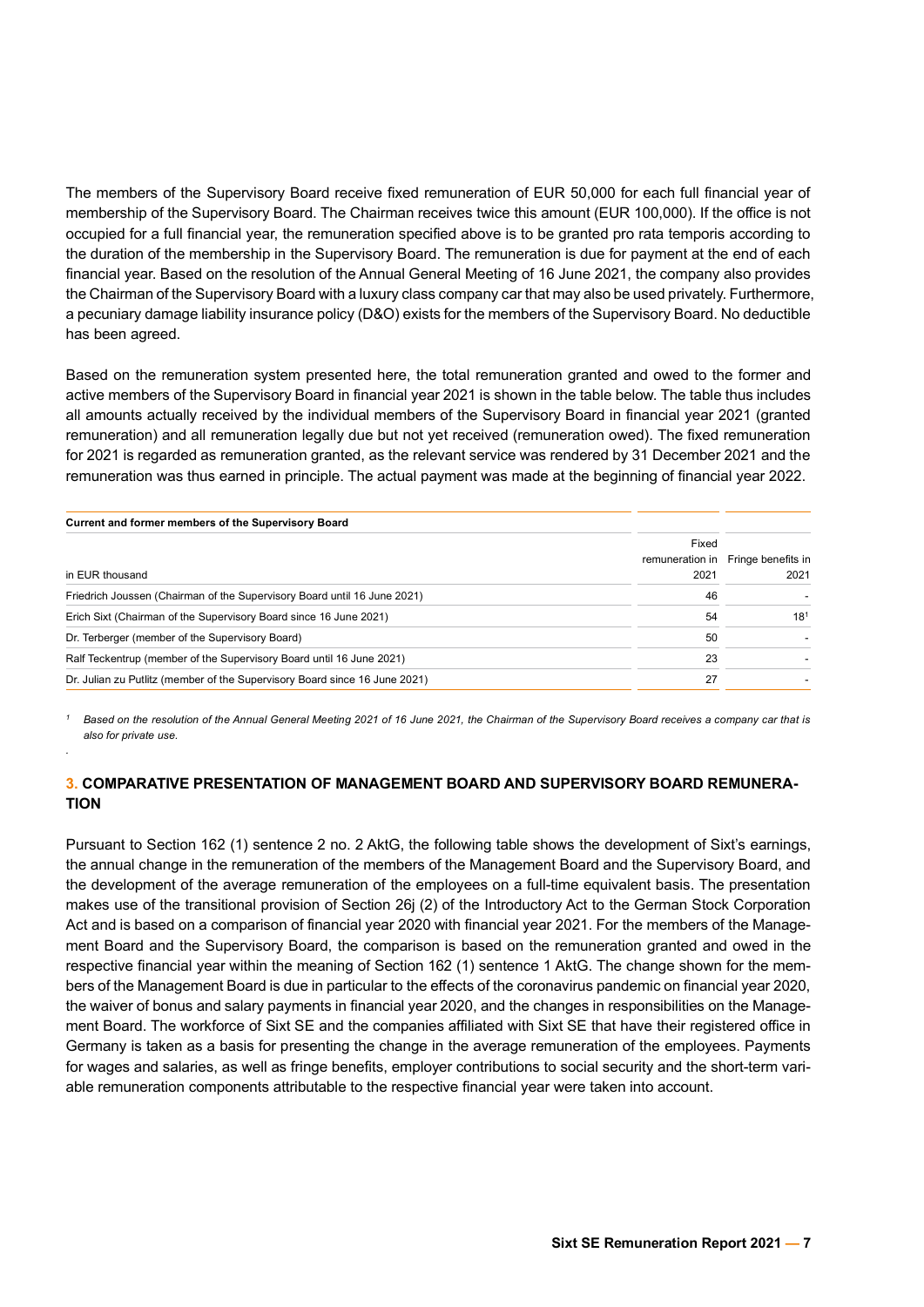| Comparison of Management Board and Supervisory Board remuneration with regard to the total remuneration | Change in %         |
|---------------------------------------------------------------------------------------------------------|---------------------|
|                                                                                                         | from 2020 to        |
|                                                                                                         | 2021                |
| <b>Current members of the Management Board</b>                                                          |                     |
| Alexander Sixt                                                                                          | 294%                |
| Konstantin Sixt                                                                                         | 294%                |
| Prof. Dr. Kai Andrejewski (CFO since 1 June 2021)                                                       |                     |
| Nico Gabriel (COO since 18 Jan. 2021)                                                                   |                     |
| Former members of the Management Board                                                                  |                     |
| Daniel Marasch (CVTO until 31 Dec. 2021)                                                                |                     |
| Erich Sixt (CEO until 16 June 2021)                                                                     | 391%                |
| Jörg Bremer (CFO until 30 June 2021)                                                                    | 96%                 |
| Detlev Pätsch (COO until 31 March 2021)                                                                 | 26%                 |
| <b>Current members of the Supervisory Board</b>                                                         |                     |
| Erich Sixt (Chairman of the Supervisory Board since 16 June 2021)                                       |                     |
| Dr. Julian zu Putlitz (member of the Supervisory Board since 16 June 2021)                              |                     |
| Dr. Daniel Terberger (member of the Supervisory Board)                                                  | 0%                  |
| Former members of the Supervisory Board                                                                 |                     |
| Friedrich Joussen (Chairman of the Supervisory Board until 16 June 2021)                                | $0\%$               |
| Ralf Teckentrup (member of the Supervisory Board until 16 June 2021)                                    | 0%                  |
| Earnings development of the company                                                                     |                     |
| Net income of Sixt SE pursuant to Section 275 (3) No. 16 HGB                                            | $-29%$ <sup>1</sup> |
| Result from ordinary activities of the Sixt Group (EBT) according to IFRS                               | $n/a\%^2$           |
| Result of Sixt Group according to IFRS                                                                  | 15,828%3            |
| Average employee remuneration                                                                           | 11%                 |

*<sup>1</sup> The net profit for the year 2020 based on statuary accounts included a one-off effect from the sale of Sixt Leasing in the amount of EUR 129,430 thousand. <sup>2</sup> The Group's EBT according to IFRS was negative (EUR -81,546 thousand) in 2020 due to the effects of the coronavirus pandemic and amounted to EUR* 

*442,16 thousand in 2021. Because of the negative result in 2020, it makes no sense to report the change as a percentage.*

*<sup>3</sup> The result of Sixt Group according to IFRS was EUR 1,966 thousand in 2020 and EUR 313,150 thousand in 2021.*

Pullach, 29 March 2022

## **The Management Board The Supervisory Board**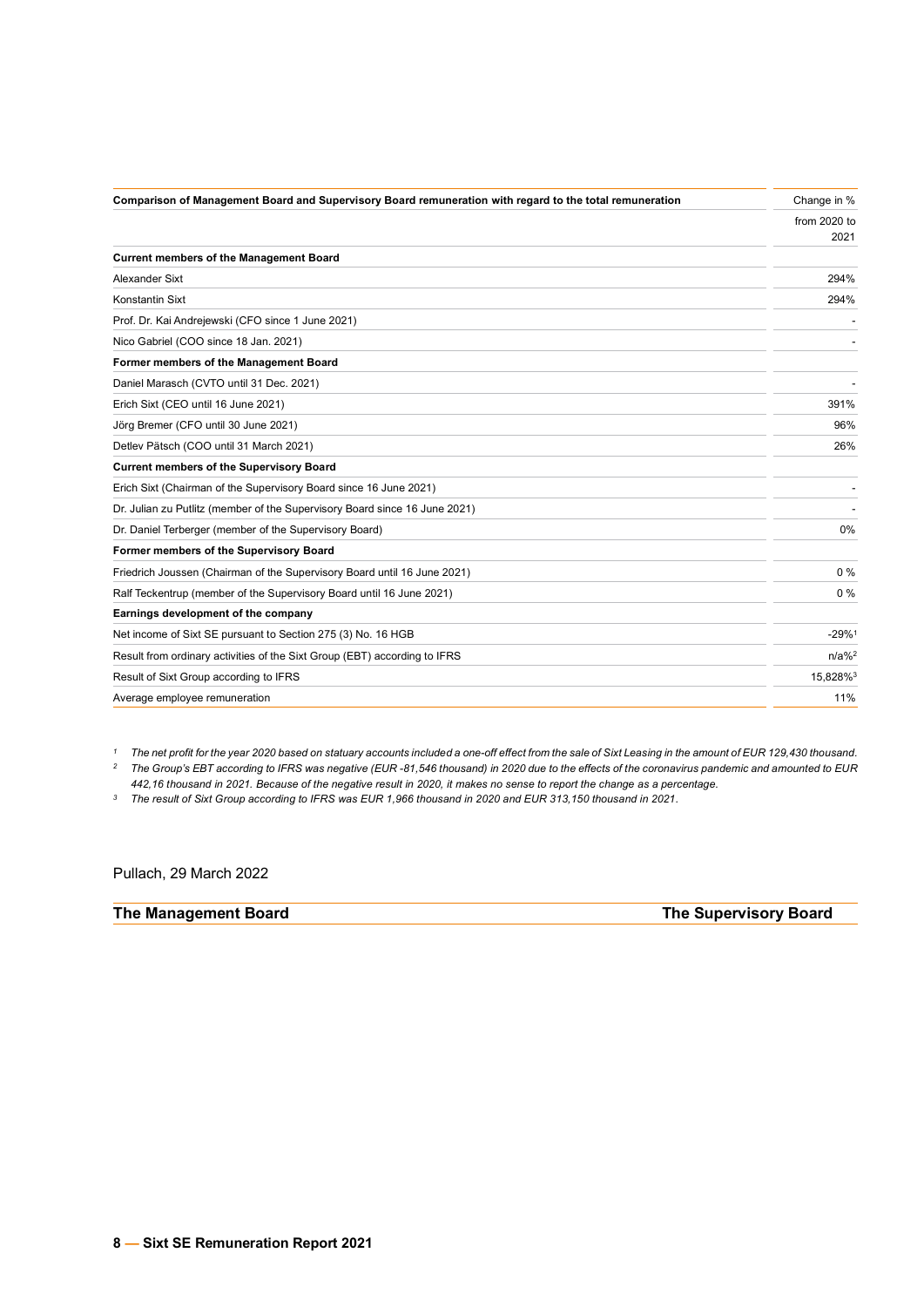# **REPORT OF THE INDEPENDENT AUDITOR ON THE AUDIT OF THE REMUNERATION REPORT IN ACCORDANCE WITH SECTION 162 (3) AKTG**

To Sixt SE, Pullach/Germany

# **Audit Opinion**

We conducted a formal audit of the remuneration report of Sixt SE, Pullach/Germany, for the financial year from 1 January to 31 December 2021, to assess whether the disclosures required under Section 162 (1) and (2) German Stock Corporation Act (AktG) have been made in the remuneration report. In accordance with Section 162 (3) AktG, we did not audit the content of the remuneration report.

In our opinion, the disclosures required under Section 162 (1) and (2) AktG have been made, in all material respects, in the accompanying remuneration report. Our audit opinion does not cover the content of the remuneration report.

# **Basis for the Audit Opinion**

We conducted our audit of the remuneration report in accordance with Section 162 (3) AktG and in compliance with the IDW Auditing Standard: Audit of the Remuneration Report pursuant to Section 162 (3) AktG (IDW AuS 870 (08.2021)). Our responsibilities under those requirements and this standard are further described in the "Auditor's Responsibilities" section of our auditor's report. Our audit firm has applied the requirements of the IDW Quality Assurance Standard: Quality Assurance Requirements in Audit Practices (IDW QS 1). We have fulfilled our professional responsibilities in accordance with the German Public Auditor Act (WPO) and the Professional Charter for German Public Auditors and German Sworn Auditors (BS WP/vBP) including the requirements on independence.

# **Responsibilities of the Executive Board and the Supervisory Board**

The executive board and the supervisory board are responsible for the preparation of the remuneration report, including the related disclosures, that complies with the requirements of Section 162 AktG. In addition, they are responsible for such internal control as they consider necessary to enable the preparation of a remuneration report, including the related disclosures, that is free from material misstatement, whether due to fraud or error.

# **Auditor's Responsibilities**

Our objectives are to obtain reasonable assurance about whether the disclosures required under Section 162 (1) and (2) AktG have been made in the remuneration report, in all material respects, and to express an audit opinion thereon as part of an auditor's report.

We planned and conducted our audit so as to be able to determine whether the remuneration report is formally complete by comparing the disclosures made in the remuneration report with the disclosures required under Section 162 (1) and (2) AktG. In accordance with Section 162 (3) AktG, we did neither audit whether the contents of these disclosures are correct, nor whether the contents of individual disclosures are complete, nor whether the remuneration report has been reasonably presented.